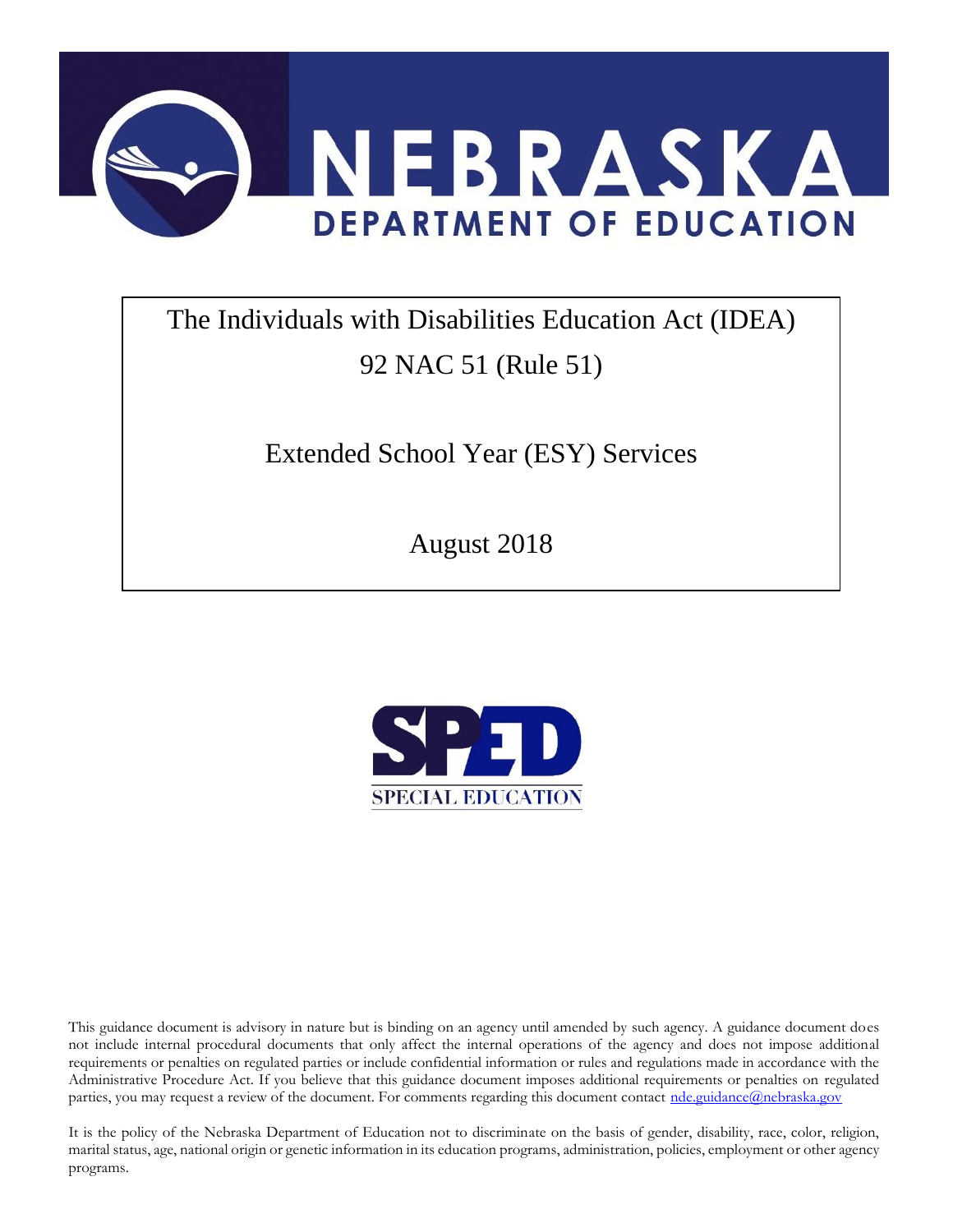# **TABLE OF CONTENTS**

| 20 |
|----|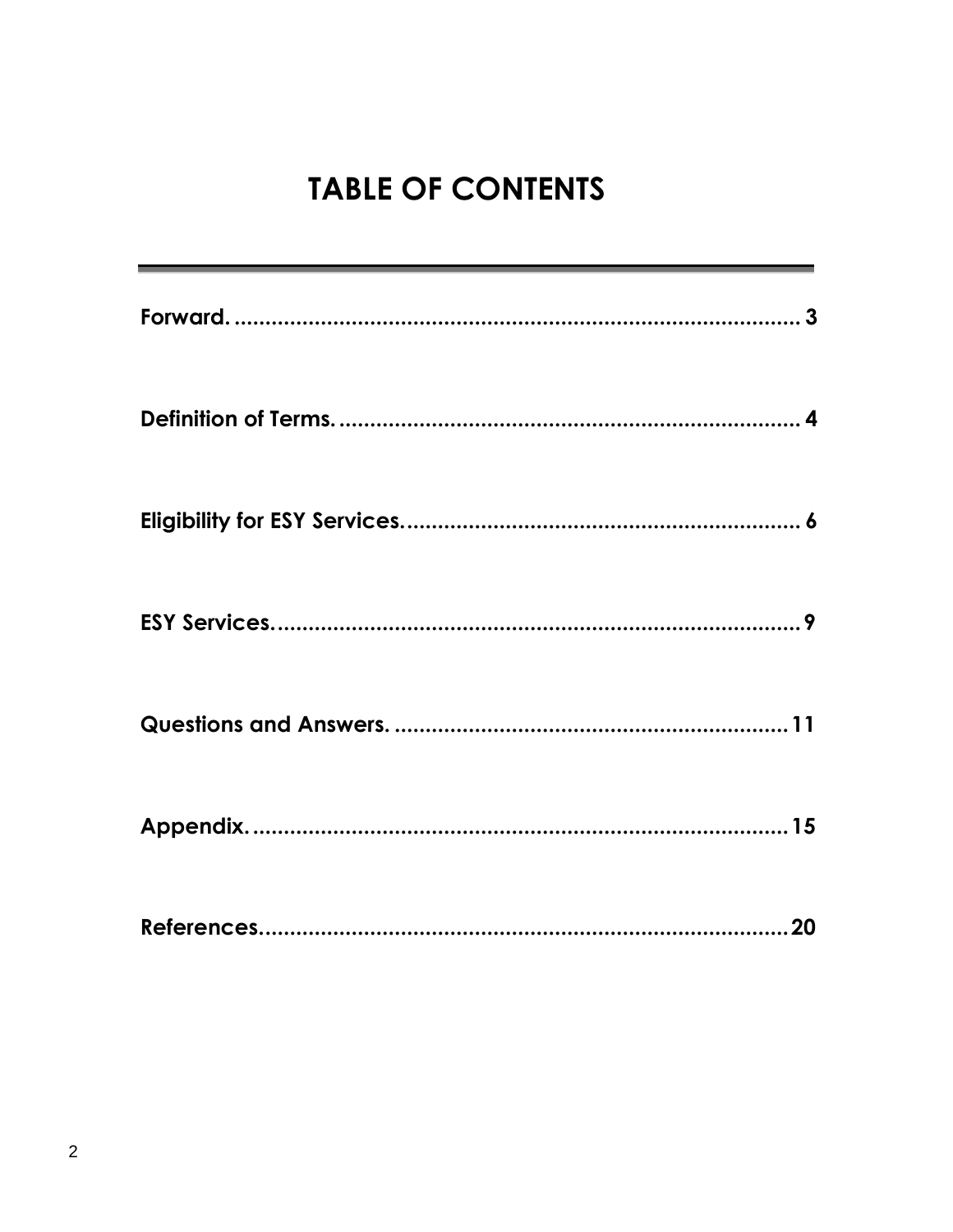### **FORWARD**

<span id="page-2-0"></span>**Extended School Year (ESY)** is a term used to define special education and related services provided for children with disabilities during periods when school is not in session.

**In March 1999**, requirements for ESY services were included for the first time in federal regulations implementing the 1997 amendments to the Individuals with Disabilities Education Act (IDEA). Those requirements state:

#### **§300.106 Extended school year services.**

- *(a) General.*
	- *(1) Eachpublicagency shallensure thatextendedschool year services are available as necessary to provide FAPE, consistent with paragraph (a)(2) of thissection.*
	- *(2) Extended school year services must be provided only if a child's IEP team determines, on an individual basis, in accordance with §§300.320-300.324, that the services are necessary for the provision of FAPE to the child.*
	- *(3) In implementing the requirements of this section, a public agency may not---*
		- *(i) Limit extended school year services to particular categories of disability; or*
		- *(ii) Unilaterally limit the type, amount, or duration of those services.*
- *(b) Definition. As used in this section, the term extended school year services means special education and related services that--*
	- *(1) Are provided to a child with a disability—*
		- *(i) Beyond the normal school year of the public agency;*
		- *(ii) In accordance with the child's IEP; and*
		- *(iii) At no cost to the parents of the child; and*
	- *(2) Meet the standards of the SEA. (Authority: 20 U.S.C. 1412(a)(1))*

**The United States Department of Education** did not set standards for ESY, but rather assigned each state the task of ensuring that the right to ESY services is based on a child's entitlement to a Free Appropriate Public Education (FAPE).

**Nebraska Public Schools** are committed to providing all children with disabilities a Free Appropriate Public Education. With that commitment in mind, this Technical Assistance (TA) document was developed to serve as a guide for parents and educators across the state to assist them in making decisions regarding the provisions for extended school year services.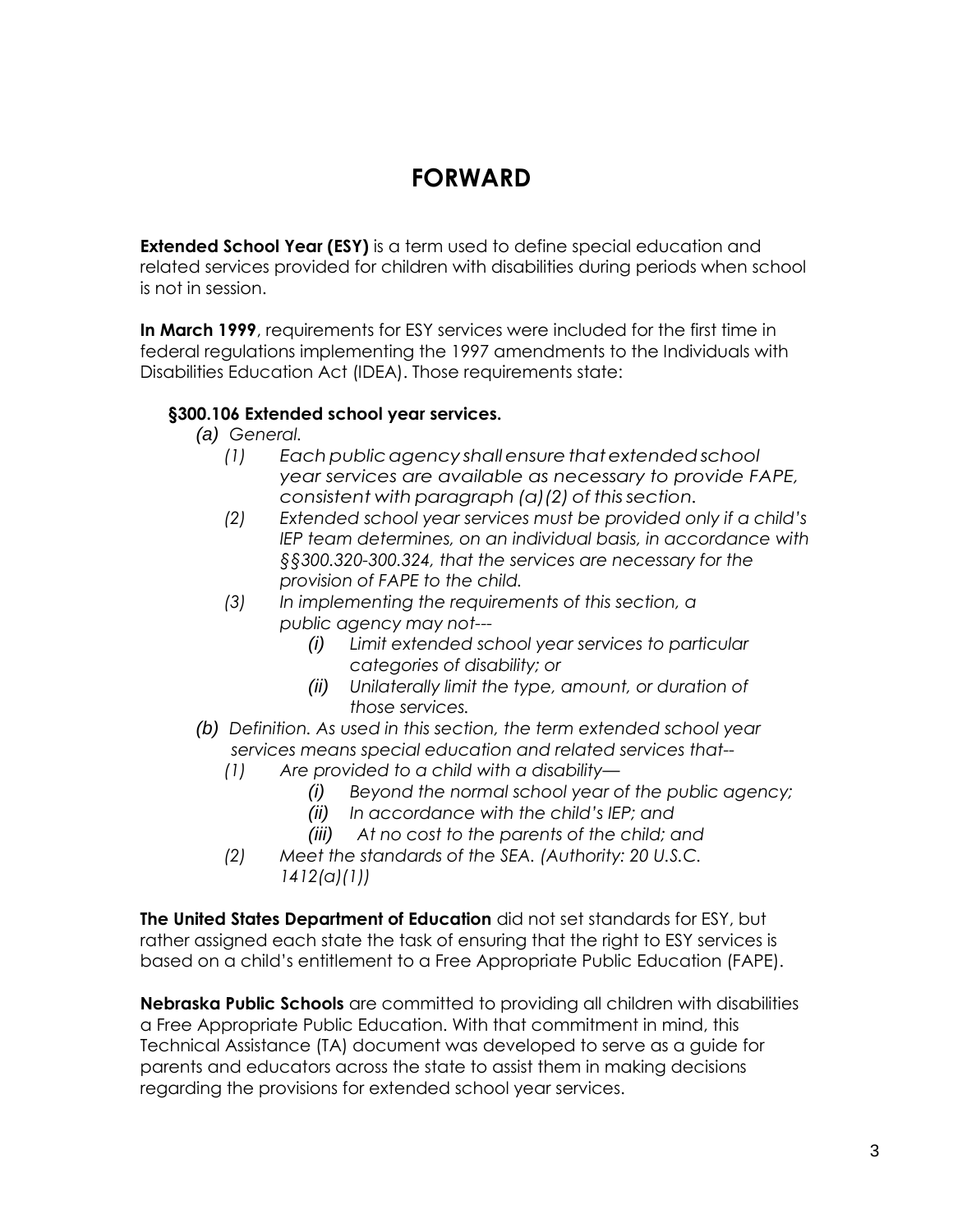# **DEFINITION OF TERMS**

<span id="page-3-0"></span>**Extended School Year (ESY) Services** – Special education and related services provided for children with disabilities during periods when school is not in session.

**FAPE** – Free Appropriate Public Education

- **IDEA**  Individuals with Disabilities Education Act
- **IEP**  Individual Education Program
- **OSERS –** Office of Special Education and Rehabilitative Services
- **OSEP –** Office of Special Education Programs

**Critical Life Skills** – Means academic, social, functional, and behavioral skills that:

- Are linked to the IEP goals; and
- Are critical to the student's school and community functioning

Examples of types of critical life skills:

- Skills designed to increase the student's independence from caretakers
- Skills required across a variety of environments
- Skills or behaviors that increase the student's independence in the school or community
- Skills designed to allow the student to move to or remain in a less restrictive environment
- Skills that permit the student to decrease or eliminate behaviors that interfere with the student's functioning at school or in the community
- Skills essential for the student's maintenance of academics, behavior, communication, or self-sufficiency and independence

**Regression** – Substantial loss of any critical life skills. Some degree of loss in skills typically occurs with all children during normal school breaks and would not be considered substantial. The inability of the student to maintain an acquired skill in an identified goal area of concern when special education instruction or related services in an IEP goal area are interrupted and require and unreasonable amount of time for recoupment.

**Recoupment (Recovery)** – The ability to recover a loss of skills in a reasonable time following a normal school break. Reasonable recoupment rates vary among individuals based on individual learning styles and rates.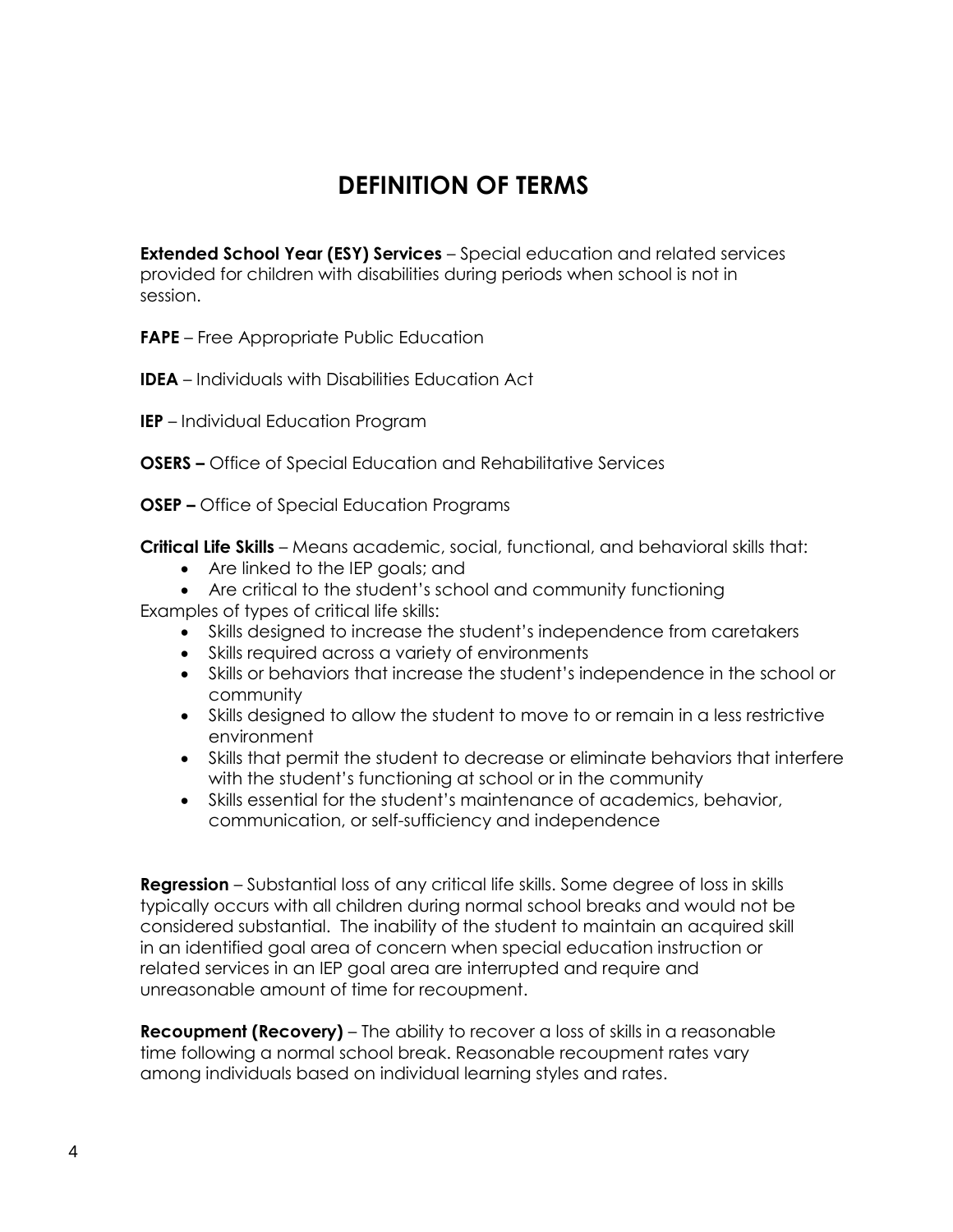**Degree of Progress** – The IEP team must review the child's progress on any IEP objectives targeting critical life skills, and determine whether, without ESY, the child's degree of progress on those IEP objectives is likely to prevent the child from receiving some benefit from his or her educational program during the regular school year.

**Emerging Skills or Breakthrough Opportunities** – The IEP team determines whether any IEP objectives targeting critical life skills (see definition of critical life skills above) are at a breakthrough point and whether the interruption of instruction of the critical life skills caused by the school break is likely to prevent the child from receiving some benefit from his or her educational program during the regular school year.

**Interfering Behaviors** – The IEP team determines whether any IEP objectives targeting interfering behaviors, such as stereotypic, ritualistic, aggressive, or selfinjurious behavior(s) have prevented the child from receiving some benefit from his or her educational program during the previous school year, or whether the interruption of programming which addresses the interfering behavior(s) is likely to prevent the child from receiving some benefit from his or her educational program during the next school year.

**Nature and Severity of the Disability** – The IEP team determines whether the nature and severity of the disability is such that the interruption of the instruction of critical life skills caused by the school break is likely to prevent the child from receiving some benefit from his or her educational program during the regular school year.

**Special Circumstances** – The IEP team determines whether special circumstances are such that the interruption of instruction of the critical life skills caused by the school break is likely to prevent the child from receiving some benefit from his or her educational program during the regular school year.

**Some Benefit** – An improvement in meeting the critical life skills objective as determined by the child's progress towards meeting the objective criteria as written in the IEP for the current school year. Some benefit is determined by the professional judgment of the members of the IEP team.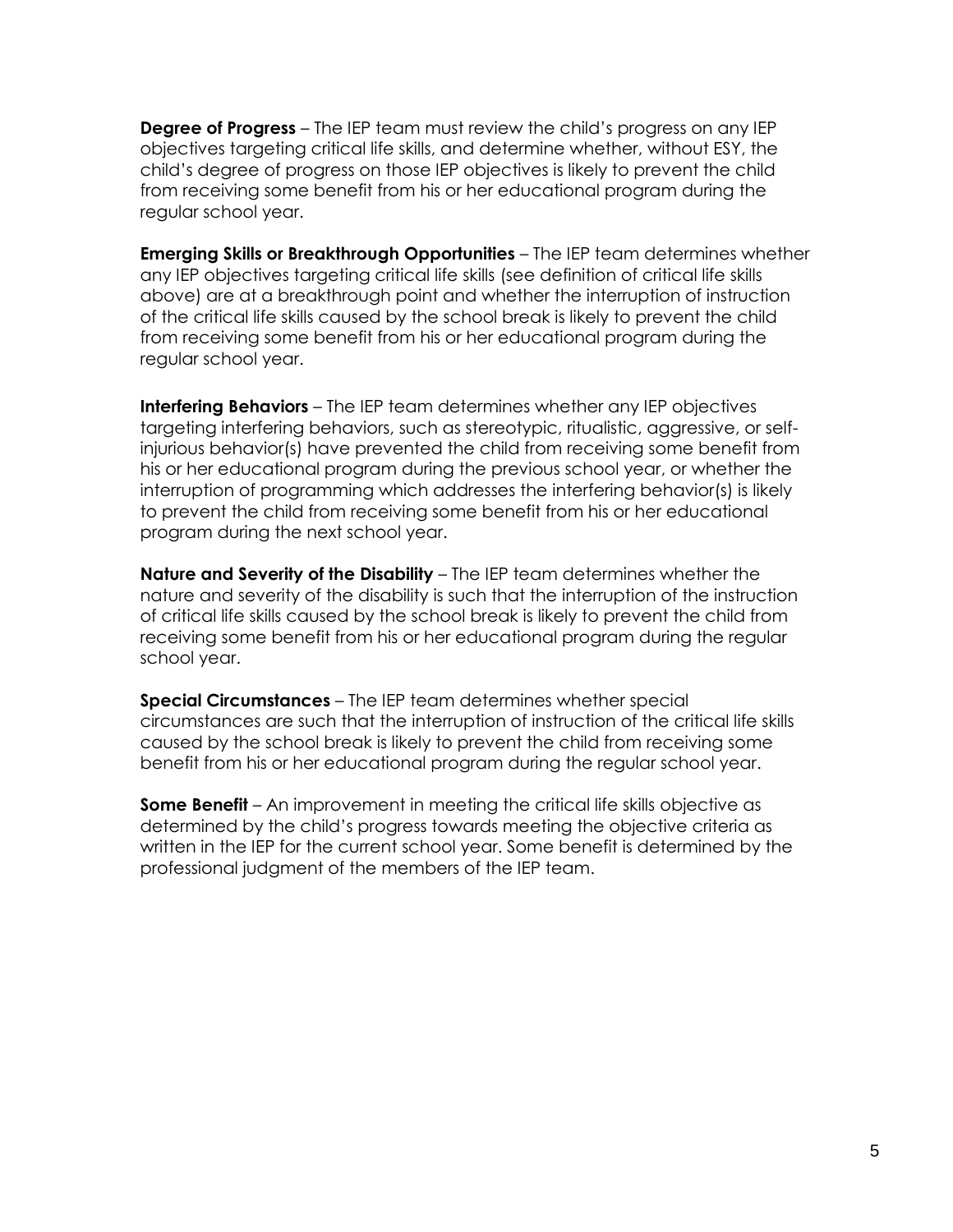### **ELIGIBILITY FOR ESY SERVICES**

<span id="page-5-0"></span>The purpose of an extended school year is to prevent or slow severe skill regression caused by an interruption of special education services during extended periods when school is not in session. It is not to enhance the present levels of educational performance exhibited by children with disabilities at the end of the regular school year. The need for extended school year services is based on a construct of skill regression and a child's limited capacity for recoupment. An extended school year may be provided only when it is determined that a child might regress in a critical skill area to such an extent that recoupment of the skill loss would require an unusually long period of time to recoup or make it unlikely or impossible to recoup the present level of educational performance. Within the categories marked by a severe disability, it is not appropriate to assume that a significant regression/recoupment factor exists. Some children with severe disabilities may consistently demonstrate a limited array of skills, but **not** demonstrate a significant regression/recoupment factor in any of the skills. Therefore, these children would not be appropriate candidates for ESY services.

All children with disabilities who have a current IEP must be considered for ESY services at least annually. A school district may not limit ESY services to particular categories of disability, or unilaterally limit the type, amount, or duration of those services. A child's involvement in ESY services one year does not automatically guarantee services in following years. Similarly, the fact that no ESY services were provided in a prior year does not mean ESY services are not needed in the current year. These requirements apply to all children with a disability between the ages of three (3) through the age in which the child remains eligible for special education services. When it is determined that a child is in need of extended school year services, it will be provided as a related service at no cost to the parents, and must be provided under the auspices of an IEP.

The IEP team determines the need for ESY services. The team consists of the parent(s) of the child, the child if appropriate, the general education teacher(s), the special education teacher(s) and related service providers, an administrator or school district representative, and others as appropriate. Each person fulfills an important role by sharing critical information about the child and his or her unique needs. As part of the IEP process, the team must determine if a child needs a program of special education and related services extending beyond the normal school year. In such a child, restricting services to a standard number of school days per year would not allow development of an education program that is truly individualized.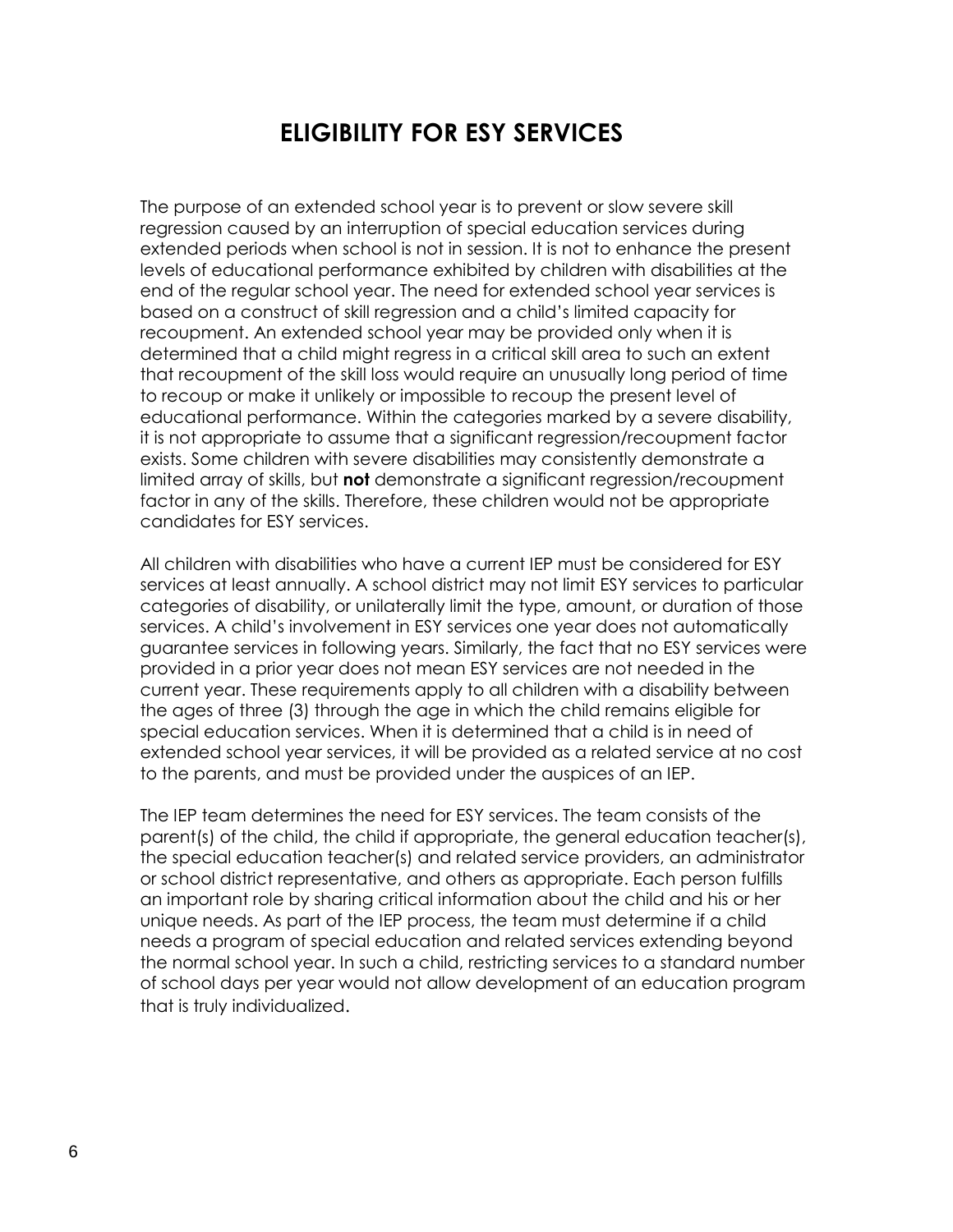Not all children with disabilities need ESY services nor do the provisions of ESY mean the child needs such services each year. Children with disabilities, like their peers without disabilities, benefit from breaks in a school schedule. Breaks in formal programming allow most children to generalize school-learned skills and behaviors to their home and community settings.

#### The critical question that each IEP team must ask is **"Will the learning that occurred during the regular school year be significantly jeopardized if ESY services are not provided?"**

Reasons why ESY services may be needed vary from child to child. Some children may suffer severe losses of social, behavioral, academic, communication, or self-sufficiency skills during interruptions in instruction. This is particularly true during long holiday breaks and summer vacations. The losses suffered may be so extensive that when school resumes, excessive amounts of time are needed to recover (recoup) lost skills, as compared to typical sameage peers. In determining significant regression and limited recoupment, it is important to consider the distinction between generalization and maintenance. A loss of skills over time could be due to failure to maintain performance or failure to generalize acquired skills to new settings. Many children do not automatically generalize acquired skills to environmental conditions outside those under which the initial learning took place. A child may experience losses because he or she reaches a critical learning stage at the end of the school year. He or she may need ESY services to avoid permanent loss of a learning opportunity. For other children, skills that support continued placement in the least restrictive environment (LRE) can be maintained only by ESY services. The IEP team will use regression/recoupment criteria in determining the need for ESY services, while considering a broad range of other factors, including category of disability, severity of disability, parent's ability to provide an educational structure at home, and the child's rate of progress. Court cases also include the following factors to be considered in the determination of need for ESY services: 1) the child's behavioral and physical problems; 2) the availability of alternative resources; 3) the ability of the child to interact with non-disabled children; 4) the areas of curriculum that need continuous education; and 5) the child's vocational needs.

Determination of the need for ESY services cannot be based on a formula, as formulas lack the individualization that ensures children with disabilities have appropriate educational planning to accommodate their unique needs. Case law supports the conclusion that the determination of need for ESY services cannot be based on a policy that prohibits or inhibits full consideration of the individual needs of each child with a disability.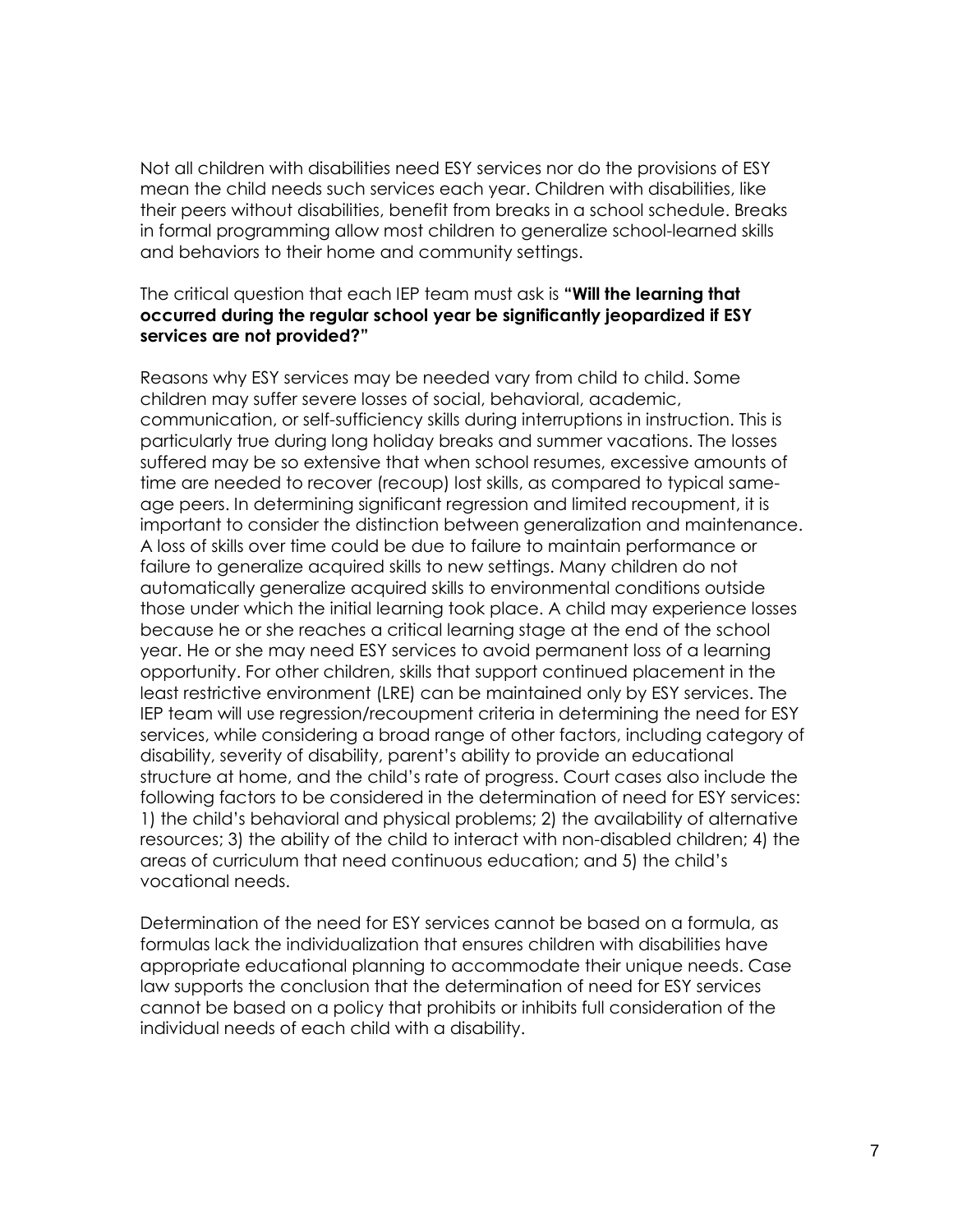In addition to the valuable information already being gathered to determine progress toward annual goals and short-term objectives, a child's IEP team should address the following points in determining the need for ESY services:

- Consider information from a variety of sources.
- Measurement should be sensitive to small changes that may occur during short breaks in services.
- Measurement information should be gathered during the child's performance after long week-ends, vacations, and previous summer breaks.
- Consider both prior experience with regression/recoupment and predictive information.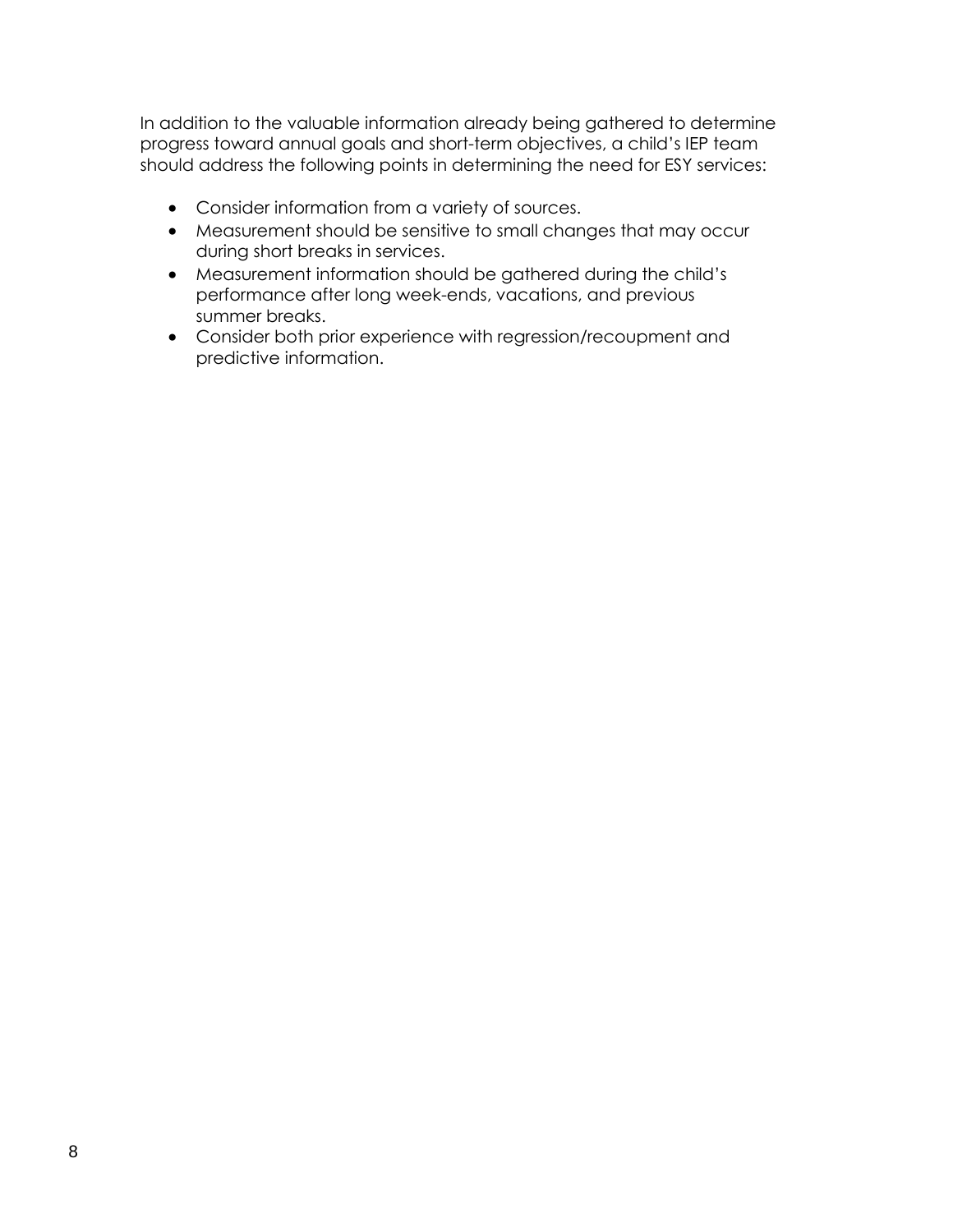### **ESY SERVICES**

<span id="page-8-0"></span>The IEP team must consider the need for ESY services at the annual IEP meeting. However, under some circumstances, the need for ESY services and the characteristics of those services may not be known at the time of the annual IEP meeting. In that case, the team can identify the date it will reconvene to determine the need and ESY services to be provided. The regulations do not specify how many days in advance of the end of the school year that team determinations must be finalized; however, the team meeting to discuss ESY services should be conducted early enough to allow for appropriate planning. Any team member, including the parent(s), can request a new IEP meeting to reconsider ESY needs or the extent of ESY services.

ESY services are intended to minimize the effects of significant regression. Therefore, it is reasonable for ESY services to concentrate on areas at risk for significant regression. Because of this focus, ESY services may differ markedly from the services provided to a child during the school term. Services would logically be modified in a way to enhance generalization and maintenance of skills. As with any IEP, the needs of the child dictate the program rather than any available program dictating the services to be provided to the child.

Individualized ESY services could be provided in a traditional classroom setting; however, the location and nature of service delivery can vary with the needs of the child.

Other appropriate service delivery options could include:

- school-based programs that vary in length of schedule (e.g., two weeks, six weeks, ten weeks),
- grouping of children with similar goals and objectives,
- intra-school cooperative programs,
- a cooperative program with another agency,
- limited child contact, perhaps 3-4 times during the summer to prevent regression,
- a week of intensive review just prior to the beginning of the school year
- multi-school shared programs,
- contractual arrangements,
- community based programs, and
- transition opportunities.

Some children may need services provided in the home or at an alternative location. Some children might benefit if the school provides training to the parent in advance of long breaks in regular school schedules. The teacher and parent could work together, with materials sent home and progress periodically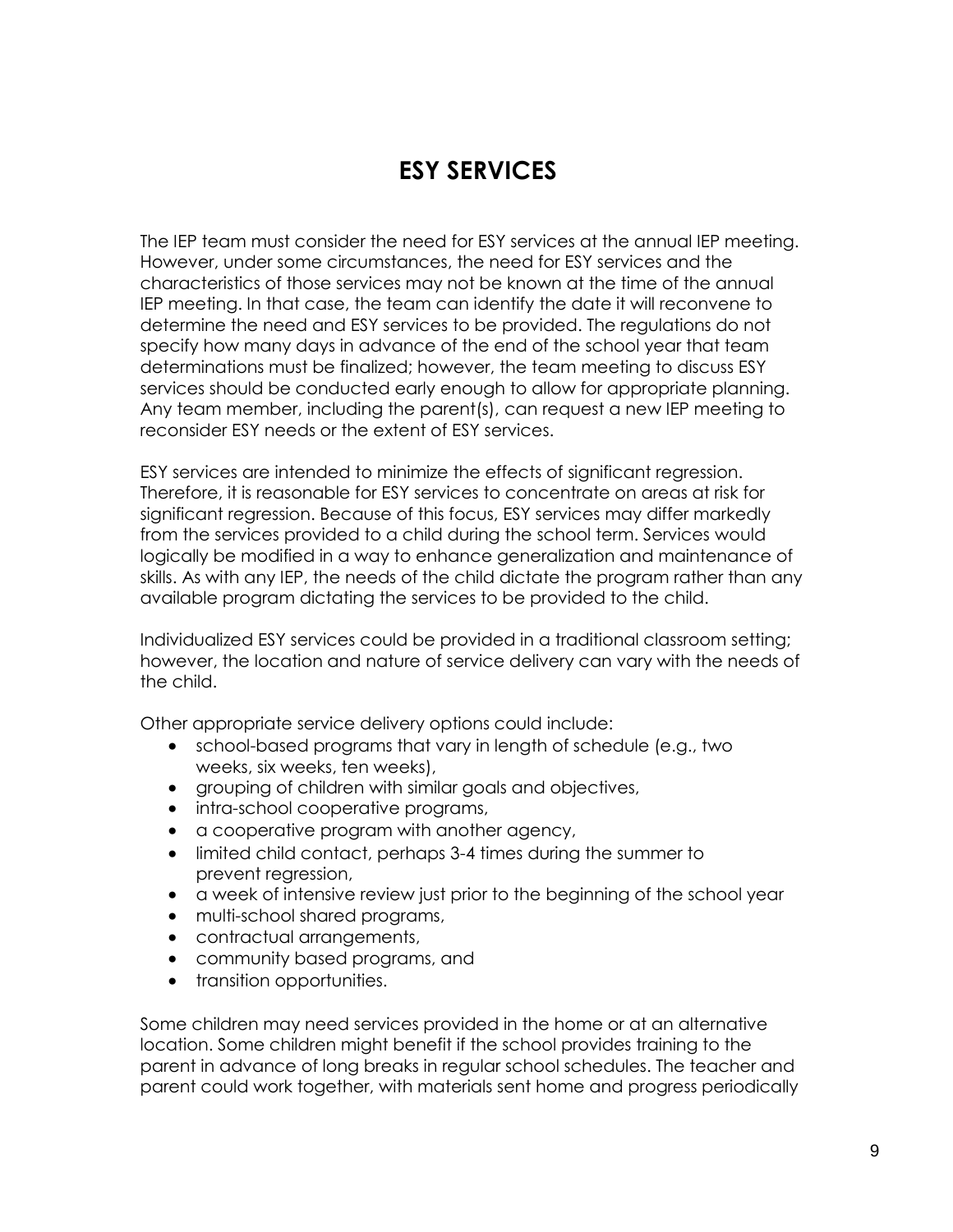monitored by the teacher. Such home consultations prior to the vacation and at intervals during the vacation, if needed, could provide support and instruction to parents in preventing regression. It offers the additional benefit of increased opportunities for practice and generalization across settings. However, a school cannot simply choose to delegate its responsibilities for providing ESY services to the parents. The option of home consultation would depend upon availability of parents, their desire to assist, the complexity of their child's needs, and other factors specific to the child's needs.

For other children, depending upon the nature of the skill to be maintained, a summer camp, recreational program, or a district's optional summer school program could provide opportunities for maintenance of skills.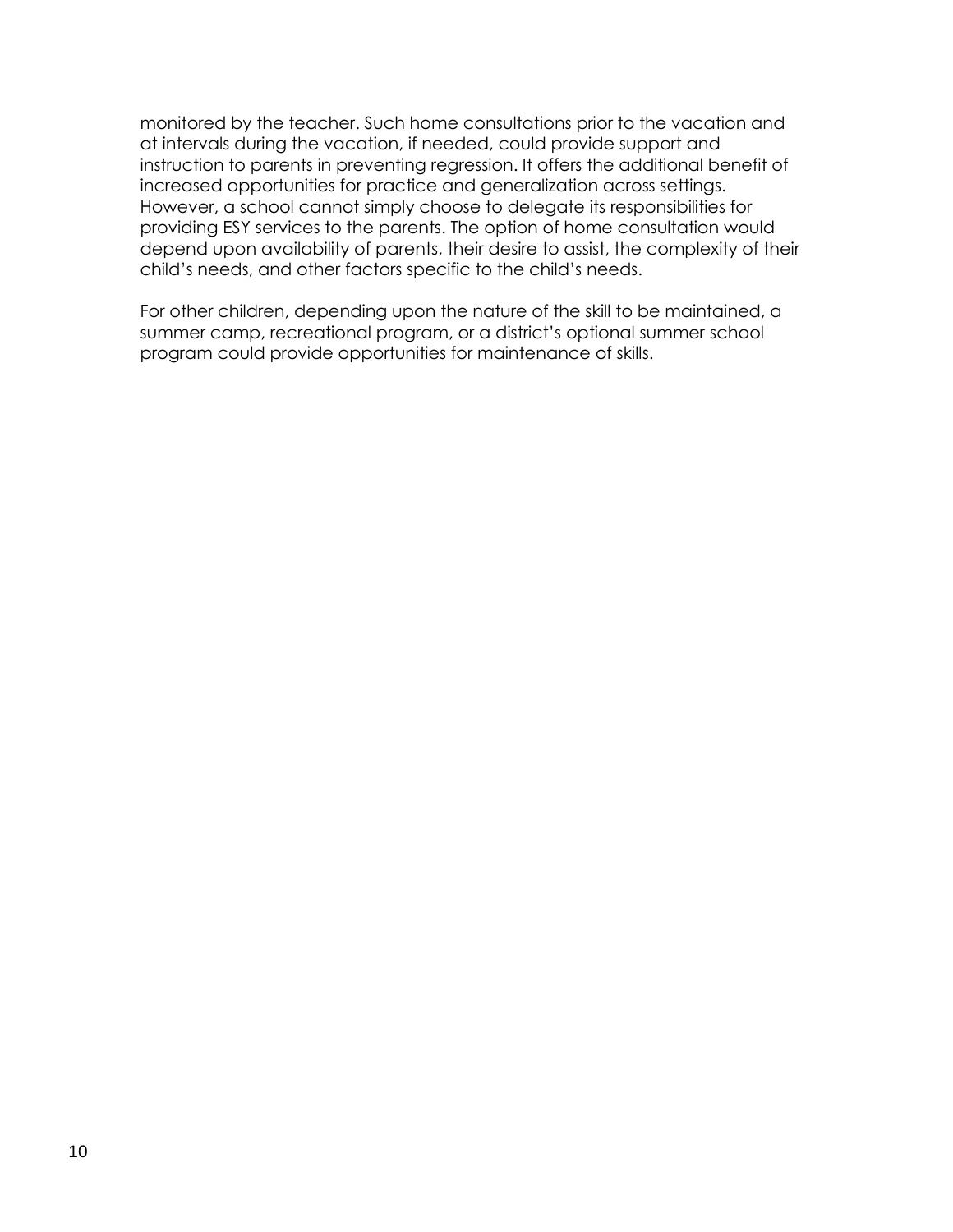# **QUESTIONS AND ANSWERS**

#### <span id="page-10-0"></span>**Can schools refuse to consider extended school year services?**

Schools cannot refuse to consider extended school year (ESY) services. The Individuals with Disabilities Education Act (IDEA) (300.106) requires all decisions regarding ESY to be made on the basis of individual needs of a child as documented in the IEP. Any policy that attempts to be categorical is not individualized; therefore, not in compliance with federal regulation. Examples of categorical statements include:

- "No child gets summer programming."
- "There are no related services during summer."
- "If you get summer school then you get the same thing they offer everyone else."
- "Only individuals with severe disabilities get summer services."

#### **How often must a child be considered for ESY?**

All children with disabilities must be considered for ESY services at least annually.

#### **Must schools notify parents of the availability of extended year services?** Just as

the school provides notice to parents about other services (e.g. evaluations, physical therapy), the school must inform parents of the availability of extended school year services when appropriate. The burden is not on the parents to bring it up or to prove it is needed. Schools have a duty to identify needs, to evaluate those needs, to discuss them at the IEP meeting, and to offer an appropriate education based on those needs.

#### **If a child does not meet all of his or her IEP goals and objectives during the regular school year, does this mean ESY services are required?**

No. ESY services should not be granted solely on the basis of the child with disabilities not achieving one or more IEP goals or objectives. In a *Letter to Kleczka* (30 IDELR 270), OSEP stated: "Whether a child with a disability requires ESY is a decision for that child's IEP team. Nothing in federal law or the corresponding regulations requires children with disabilities who do not meet their IEP goals to participate in ESY." The critical question that each IEP team must ask regarding ESY services is "Will the learning that occurred during the regular school year be significantly jeopardized if ESY services are not provided?"

#### **Should new goals and objectives be developed for ESY services?**

No. ESY services address the maintenance of previously learned skills, as identified in the current IEP. The intent of ESY services it not to teach new skills.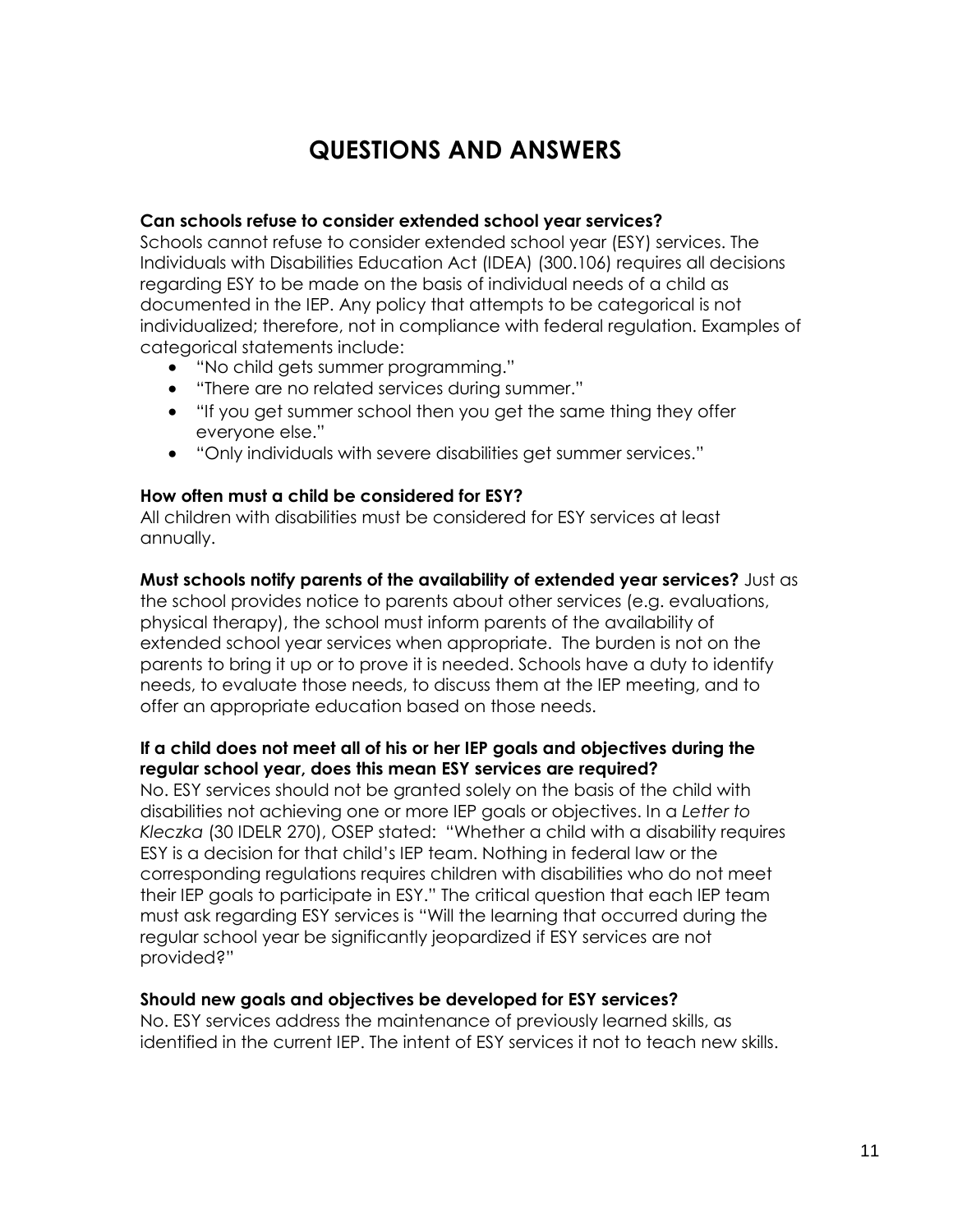#### **How does the IEP team determine the amount of ESY services of each child?**

The determination of the extent of ESY services must be made on an individual basis after a thorough review of the child's goals and objectives as documented in the IEP. The IEP team will gather data to assist in making the determination for ESY and document that data.

#### **How does an IEP team document ESY services?**

Documentation of ESY services should specify which goal(s) will be reinforced during ESY services. Documentation should describe the type of services (such as direct instruction, specific related services, consultation, or supervision), the beginning and the ending dates of services, the minutes per week of each service, service provider, and where the service will be provided.

#### **May a child's ESY services be provided in a district's optional summer school program?**

Yes. The summer school setting could offer unique and appropriate opportunities for a child to enhance generalization of skills in a setting very similar to that of the regular school year, as well as provide frequent practice for maintenance of skills. However, ESY services must be tailored to the unique needs of the child and cannot be based solely on availability of services during the summer, or on the district's summer school schedule.

#### **Must the IEP team consider the provision of related services as ESY services?**

Yes. The IEP meeting participants must consider whether the child requires related services, such as physical therapy, occupational therapy and speech therapy, in order to benefit from special education. If a related service is necessary for the child to benefit from special education either during the ESY or regular academic school schedule, that related service must be provided.

#### **Who may provide ESY services?**

It is necessary to use licensed and qualified staff for ESY services. Non-licensed staff may be used if they are trained and supervised by licensed staff. Staffing options might include supervised practicum students, supervised student teachers, supervised para-educators, or contracted/purchased services from agencies.

#### **Is transportation provided as a part of ESY?**

Transportation is a related service and must be offered if it is necessary for the child to benefit from special education. If necessary, transportation should be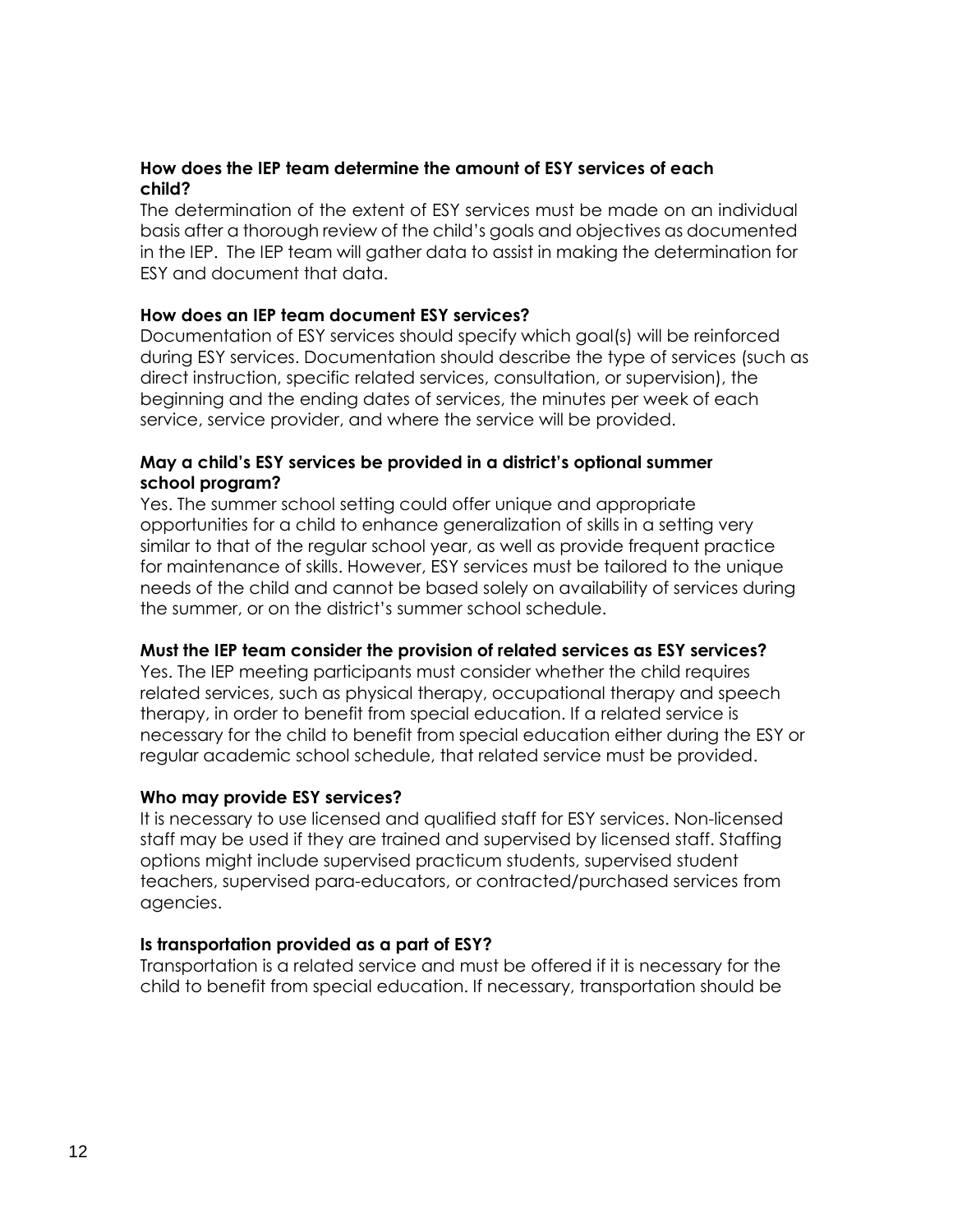added as a related service for the duration of ESY services in the event the child would need to be transported to the site where his or her ESY services are being provided.

#### **If a regular education setting is necessary to implement an ESY IEP for an individual child, could a district be required to pay for services in a private school setting?**

School districts are required to purchase private school placements in a regular education setting if they are required to implement a child's IEP. Each child's placement determination must be individualized and based upon the content of the IEP. OSEP recognizes that a child's IEP for ESY services will probably differ from the child's regular IEP, *since the purpose of the ESY program is to prevent regression and recoupment problems.* Therefore, the placement needed to implement the child's IEP for ESY services may differ from the child's placement during the regular school year.

#### **Can decisions about ESY be determined retrospectively?**

ESY services are not earned by what happened last summer. A child is entitled to them because of what might happen next summer. The issue is whether there is significant jeopardy to the learning that occurred during the regular school year if the child is not provided ESY.

#### **Must a full continuum of placements be maintained during the summer for ESY?**

In a *Letter to Myers* (16 IDELR 290), OSEP states: "Because ESY services are provided during a period of time when the full continuum of alternative placements is not normally available for any children, the United States Department of Education does not require states to ensure that a full continuum of placements is available solely for the purpose of providing ESY services.

However, IDEA does require that options on the continuum be made available to the extent necessary to implement a child's IEP."

#### **Does receipt of ESY services one summer assure services the following summer?**

No. A child's involvement in ESY services on year does not automatically guarantee services in the follow years. Similarly, the fact that no ESY services were provided in a prior year does not mean ESY services are net needed in the current year. The decision is made on an annual basis.

#### **Must a school district provide ESY services to a student transferring in from another school district that provided ESY services?**

The new school district generally must provide ESY services as comparable services to a transfer student whose IEP from the previous school district contains those services, and may not refuse to provide ESY services to that child merely because the services would be provided during the summer. While the determination of comparable services is made on an individual basis, the new school district's IEP team may not arbitrarily decrease the level of services to be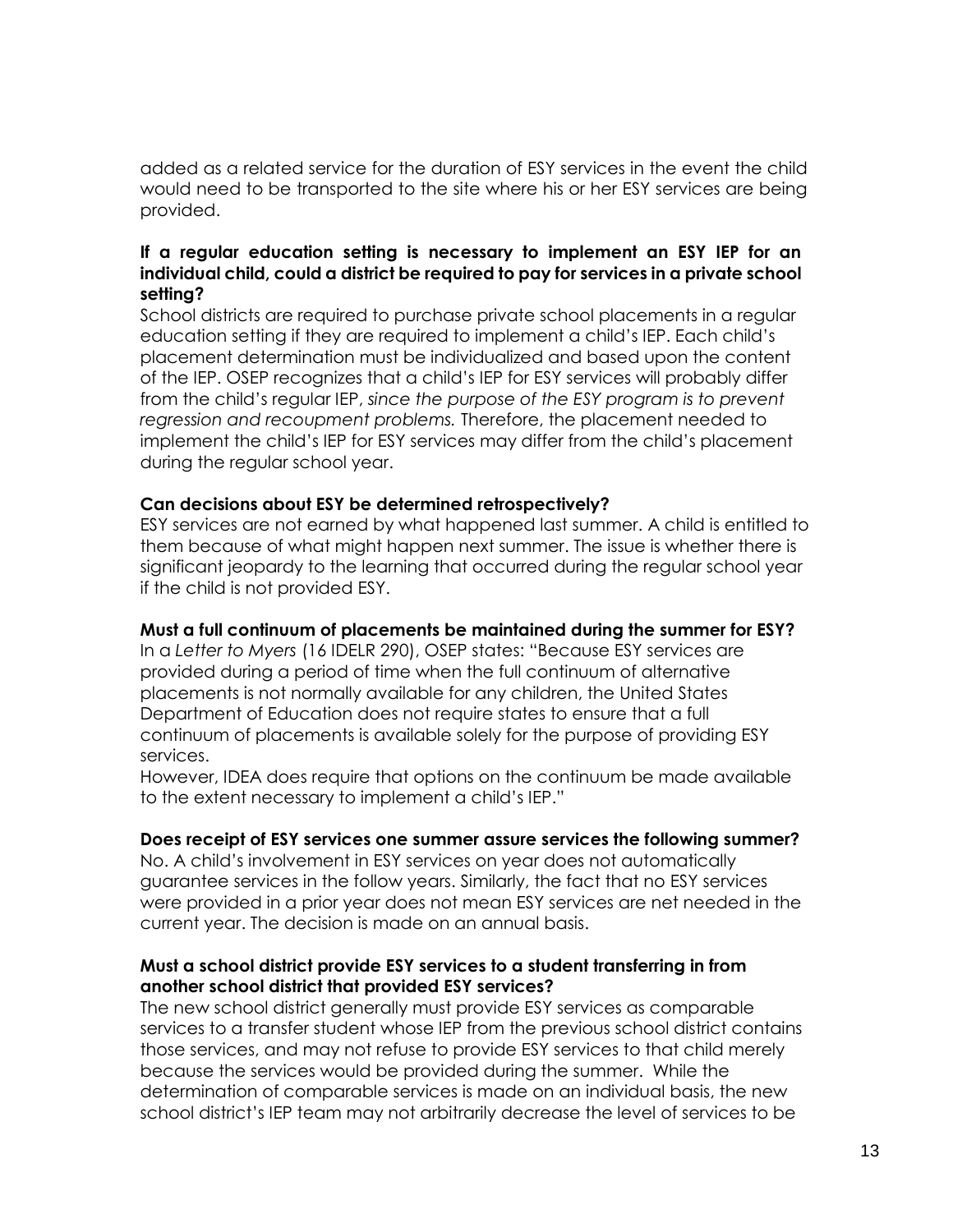provided to the child as comparable services.

#### **Is the IEP team required to demonstrate regression before ESY services are provided?**

No. In a *Letter to Given* (39 IDELR 129), OSEP stated that a child cannot be required to fail, or be required to demonstrate a lack of progress for an entire year, simply to prove need for ESY services. If no information is available on regression, the need may be shown by professionals knowledgeable about the child and the disability. Consideration of a student's need for ESY services must include a variety of factors (e.g., progress on IEP, history of regression or lack of recoupment of a critical life skill, prediction of regression or lack of recoupment of critical life skills, loss of independence from caretakers, likelihood of more restrictive placement, break-through learning opportunity, special circumstances, etc.).

#### **How are ESY services determined for a child turning three over the summer months?**

A child who turns three during the summer, and is on an IEP, must be considered for ESY in the same manner as any other child with a disability. When a child is going to turn three during the summer, the IEP or IFSP developed 90 days prior to the third birthday must "specify the child's program upon the third birthday, including ESY, if needed by a particular child to receive FAPE. If ESY services are not needed to provide FAPE, the date of initiation of services could be the beginning of the upcoming school year." *Letter to Anonymous* (22 IDELR 980) (OSERS 1995)

#### **What if a parent does not agree to the child receiving ESY services?**

Some parents may decide that their child does not need ESY services. In that event, a school district cannot compel a child to participate in ESY services. However, the IEP team must determine if FAPE is at issue. If FAPE is determined to be at issue, parents must be offered dispute resolution. If the IEP team determines FAPE requires ESY services, the district must notify parents of their procedural safeguards including mediation and due process procedures. When the IEP team determines the parent refusal of ESY services does not impact FAPE for the student, the parent can accept or refuse ESY services without need for due process.

#### **Must the entire IEP be implemented during ESY services?**

Only those skill areas which would suffer a decline as a result of an interruption in instruction would be addressed during ESY services.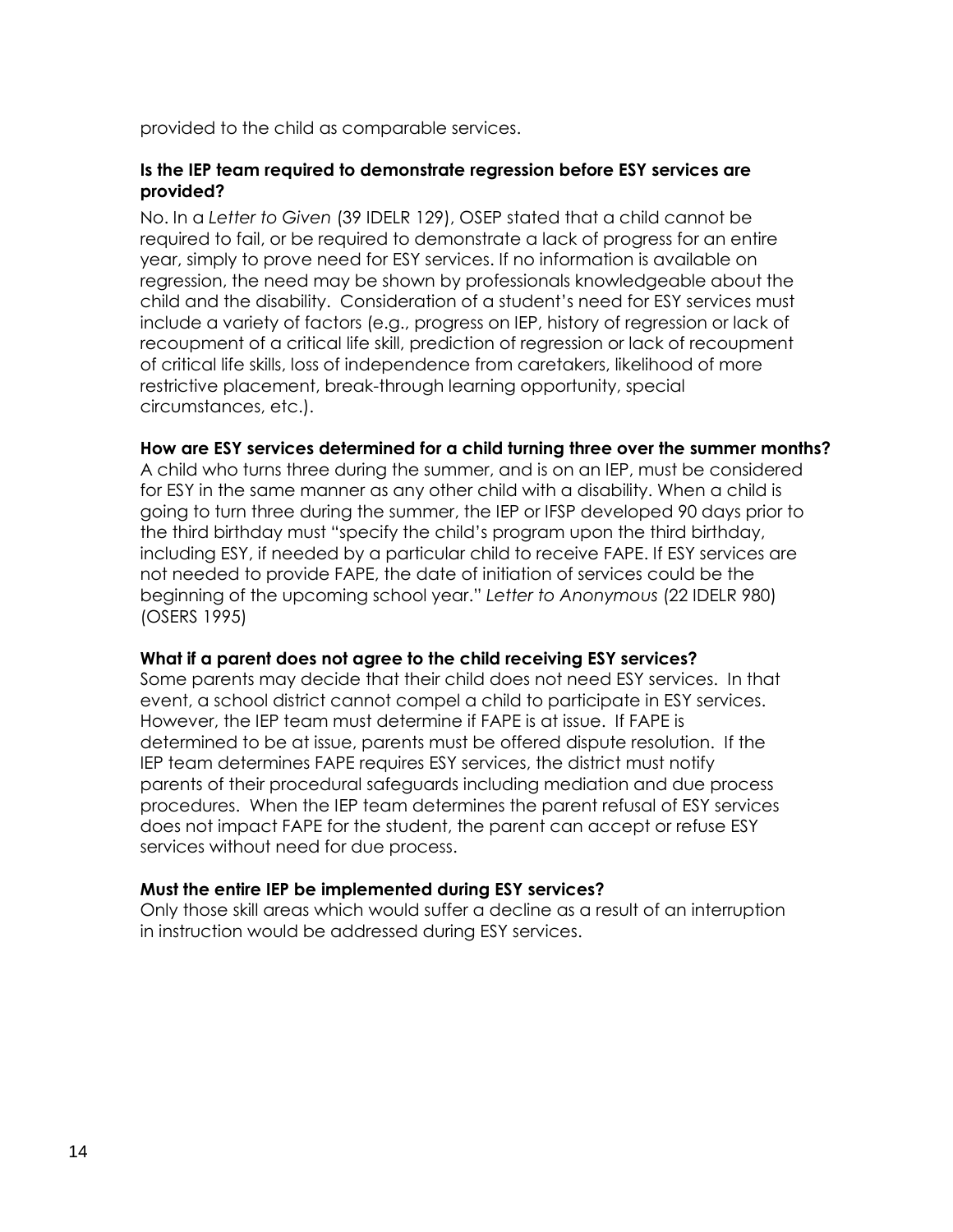# **Appendix I**

# **Comparison** of **ESY** and **Summer School** Services

| <b>Summer School Services</b>                                                                                                                                                                                                            | <b>Extended School Year Services</b>                                                                                                                                                                                                                                                                                                                                                                           |
|------------------------------------------------------------------------------------------------------------------------------------------------------------------------------------------------------------------------------------------|----------------------------------------------------------------------------------------------------------------------------------------------------------------------------------------------------------------------------------------------------------------------------------------------------------------------------------------------------------------------------------------------------------------|
| Definition:                                                                                                                                                                                                                              | Definition:                                                                                                                                                                                                                                                                                                                                                                                                    |
| An optional or permissive program<br>provided beyond the regular school<br>year. A school may or may not elect<br>to operate summer classes.                                                                                             | Services required by (34 CFR 300) to<br>be provided beyond the traditional<br>school year for any child with a<br>disability who needs special<br>education services and/or related<br>services in order to receive a free<br>appropriate public education (FAPE).                                                                                                                                             |
| <b>Purpose:</b>                                                                                                                                                                                                                          | <b>Purpose:</b>                                                                                                                                                                                                                                                                                                                                                                                                |
| Teaching new content or enrichment;<br>offering recreational or academic<br>opportunities not present during the<br>regular school year. Children with and<br>without disabilities benefit from<br>additional educational opportunities. | Assuring a child's meaningful progress<br>during the regular school year (FAPE)<br>by maintaining learned skills and<br>preventing loss of critical skills. If<br>services are not provided, child's skills<br>are temporarily or permanently lost,<br>jeopardizing progress. ESY services are<br>not provided for the purpose of<br>helping children with disabilities<br>advance in relation to their peers. |
| Cost:                                                                                                                                                                                                                                    | Cost:                                                                                                                                                                                                                                                                                                                                                                                                          |
| May charge fee.                                                                                                                                                                                                                          | Free.                                                                                                                                                                                                                                                                                                                                                                                                          |
| <b>Duration:</b>                                                                                                                                                                                                                         | <b>Duration:</b>                                                                                                                                                                                                                                                                                                                                                                                               |
| Typically operated on a set schedule<br>for a number of weeks during the<br>summer (e.g., two, six or ten weeks)<br>for all those who participate.                                                                                       | Schedule, setting, and extent of<br>services are designed to meet the<br>individual needs of a child in order to<br>assure FAPE. The amount and<br>duration of services are not<br>determined arbitrarily by a district's<br>summer school schedule, but by the<br>IEP team.                                                                                                                                   |
| <b>Criteria:</b>                                                                                                                                                                                                                         | <b>Criteria:</b>                                                                                                                                                                                                                                                                                                                                                                                               |
| General education setting, based on<br>needs and interests of all children. A<br>child's participation does not<br>depend on a team determination of<br>need.                                                                            | Specifically designed instruction<br>based upon a child's individual needs.<br>team<br>determines<br>IEP.<br>need<br>and<br>extent of services to meet the unique<br>needs of the child.                                                                                                                                                                                                                       |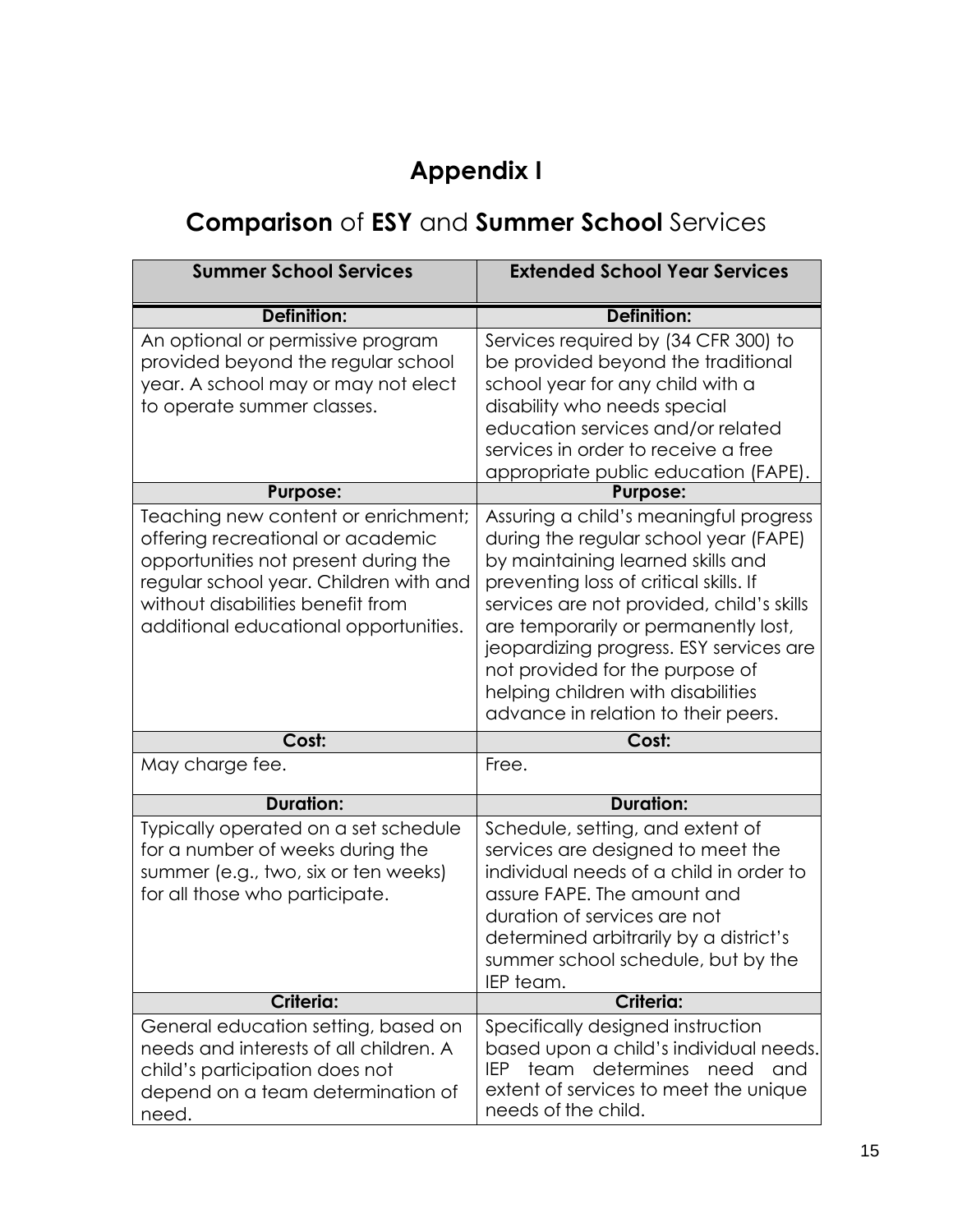# **APPENDIX II**

|                                                                  |                                                                                               | The child has been considered for ESY at least annually by the IEP team.                                                                         |
|------------------------------------------------------------------|-----------------------------------------------------------------------------------------------|--------------------------------------------------------------------------------------------------------------------------------------------------|
|                                                                  |                                                                                               |                                                                                                                                                  |
|                                                                  | The current IEP is the basis for ESY services.                                                |                                                                                                                                                  |
|                                                                  |                                                                                               | ESY is considered for all the goals/objectives listed in the IEP.                                                                                |
|                                                                  | recoupment of skills will be excessive.                                                       | There is a likelihood of significant regression during long interruptions of<br>instruction and/or therapy without ESY, and the rate of probable |
| Degree of impairment<br>Opportunities at home<br>Physical issues | Other factors considered by the team:<br>Other factors identified by the team:                | Program interruption<br>Critical life skills<br>Interfering behaviors<br>Category of disability                                                  |
| Historical data                                                  | <b>Confidence</b> / charting                                                                  | The team documented the need for ESY retroactively through:                                                                                      |
| Pre/Post testing<br>Other:                                       |                                                                                               |                                                                                                                                                  |
| Other:                                                           | The team identified the need for ESY prospectively by:<br>Documented opinions of team members |                                                                                                                                                  |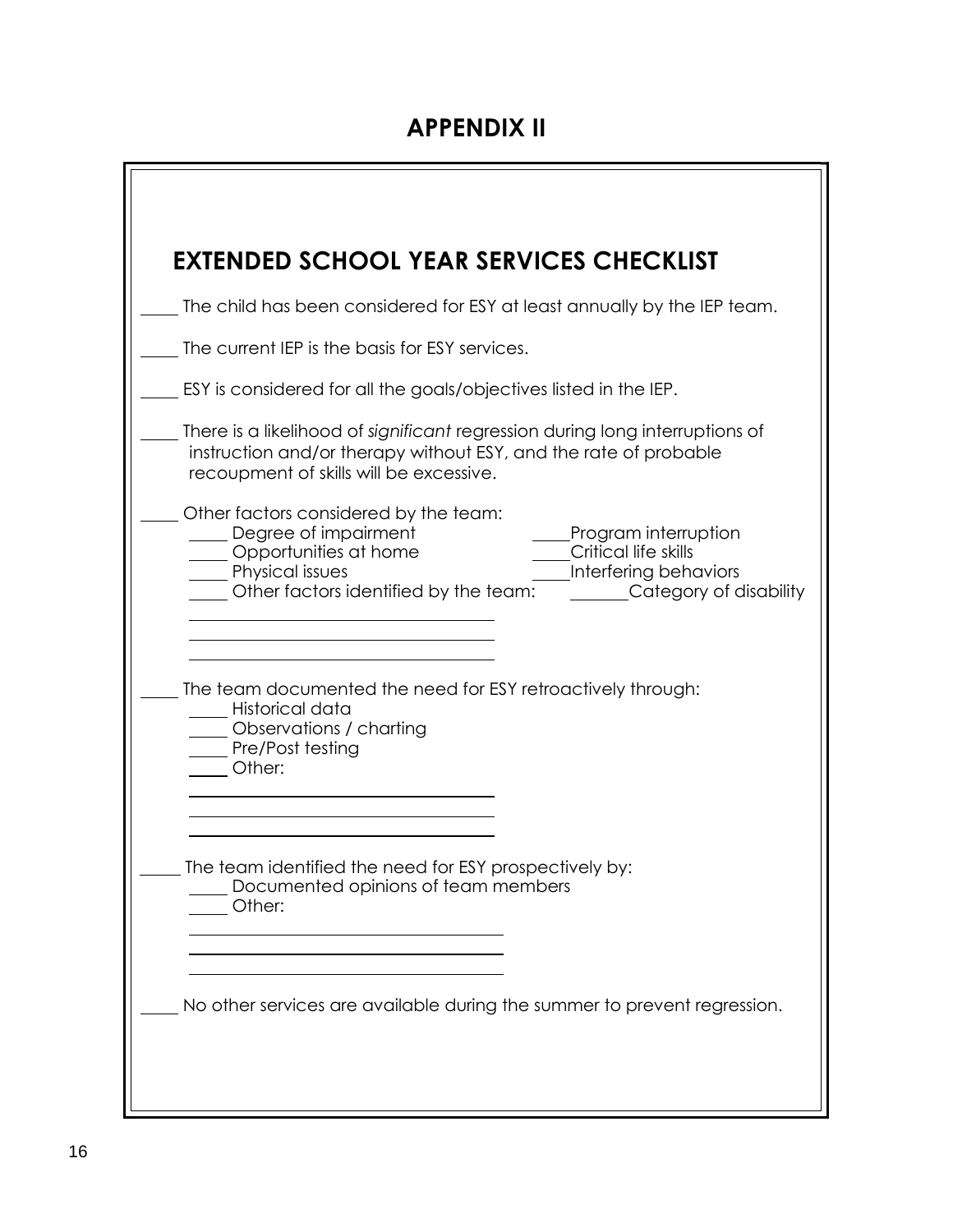# **APPENDIX III**

### **DETERMINATION OF ESY SERVICES**

### **DOCUMENTATION REVIEWED**

- A. Current IEP, focused on the present levels of educational performance, annual goals, and short-term instructional objectives
- B. Pre- and post-testing using criterion-referenced assessment procedures.
- C. Parent/Teacher activities which specifically addressed the maintenance of learned skills while programming was interrupted.
- D. Consideration of pertinent medical, psychological, and educational data.
- E. Consideration of a data base of regression/recoupment. Data should be gathered and documented periodically during the regular school year which reflects the regression/recoupment cycle experienced following interruptions of instruction services.
- F. Areas of learning which are identified as an integral part of a skill area required in order for the student to reach his/her assessed potential, such as social, motor, behavioral, academic, self-help, and communicative abilities.
- G. Documented evidence showing that substantial regression caused by interruption in educational programming, together with the student's limited recoupment capacity may result in a significant delay in recoupment of critical skills.

### **QUESTIONS ASKED**

- A. What critical skills is the student working on?
	- Does the student's IEP have annual goals with skills essential for the student's maintenance of academics (for preschool children-maintenance of appropriate activities), behavior, communication, or self-sufficiency and independence?
	- Is the student working on skills that are required across a variety of environments?
	- Is the student working on decreasing behaviors that interfere with the student's functioning at school or in the community?
	- Is the student working to develop behaviors to increase the student's independence or functioning at school or in the community?
	- Is the student working on skills designed to increase the student's independence, such that if the student cannot perform the skills, assistance from another person will be necessary (e.g. daily living skills, academic skills, behavioral skills)?
- B. Were any IEP goals unmet? Are there any barriers to the student meeting the IEP goals?
	- Has the student had frequent health-related absences that have impeded the student's progress on his or her IEP goals?
	- Has the student experienced behaviors that have interfered with the student's ability to progress toward achievement of his or her IEP goals?
- C. What is impacting the student's rate of progress?
	- Is the student's rate of progress or lack thereof likely to prevent the student from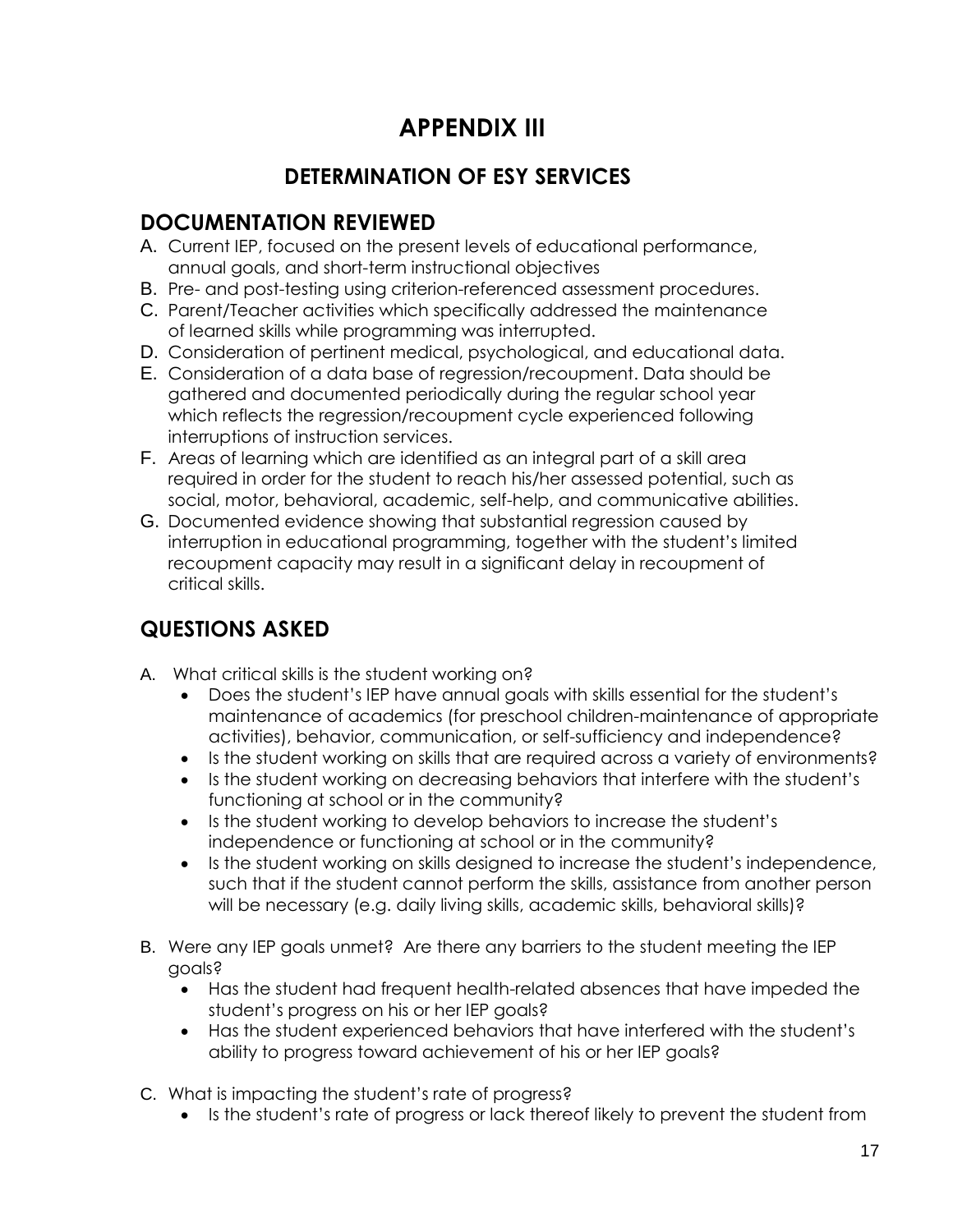receiving educational benefit during the school year? (*NOTE*: lack of progress on goals and objectives is NOT a prerequisite to ESY services.)

- D. Is there anything unique about the student's present level of performance or the nature or severity of the student's disability that would indicate the need for ESY services?
- E. Is there historical or predictive data that the student has or will experience skill regression during an interruption of educational services or that the student has or will experience difficulty recouping lost skills?
	- Do the student's difficulties with regression and recoupment make it unlikely that the student will maintain the critical skills and behaviors relevant to the student's IEP?
- F. Is there a likelihood of the student being placed in a more restrictive placement?
	- Is the student working on skills designed to allow the student to move to a less restrictive environment or to prevent placement in a more restrictive environment?
- G. Are continuous or year-round services an integral part of the student's ability to acquire or retain a skill or behavior?
	- Is the student at the point of readiness for acquiring a critical skill such that an interruption of services will result in the loss or significant reduction of the student's ability to acquire the skill?
- H. Are there special circumstances unique to this student's situation and not addressed by the other factors that will have an impact on the student's need for ESY services or the provision of a free appropriate public education (FAPE)?
	- Is the student at a critical point of meeting an IEP goal related to selfsufficiency and independence?
	- If a student's behaviors have previously interfered with the student's ability to acquire a critical skills, is there a window of opportunity for assisting the student to acquire that skill because the previously interfering behavior is currently under control or otherwise diminished?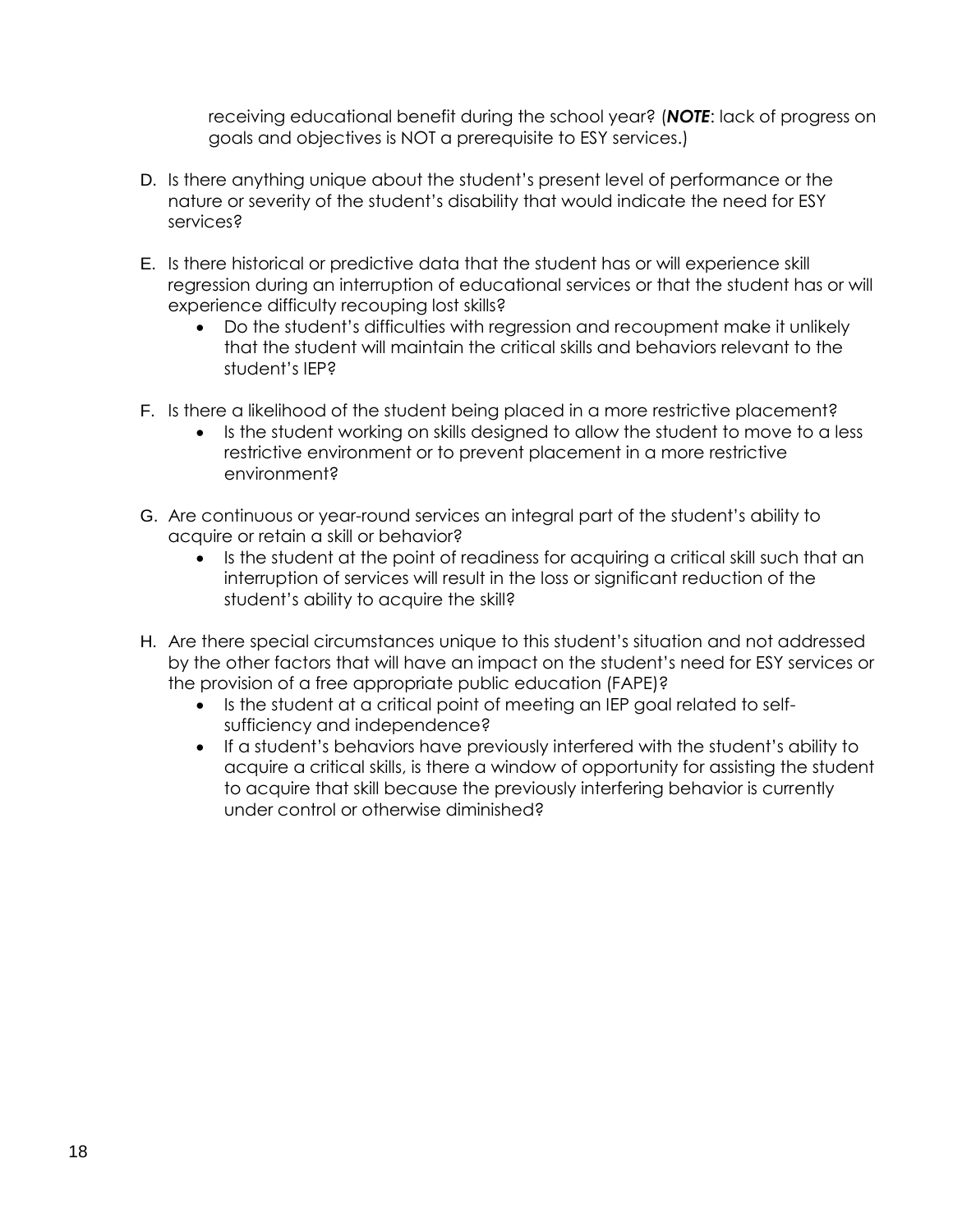### **APPENDIX IV**

| <b>EXTENDED SCHOOL YEAR (ESY) IS:</b>                                                                                                                                                                                                             |           | <b>EXTENDED SCHOOL YEAR (ESY) IS</b><br><b>NOT:</b>                                                       |
|---------------------------------------------------------------------------------------------------------------------------------------------------------------------------------------------------------------------------------------------------|-----------|-----------------------------------------------------------------------------------------------------------|
| Based only on the individual child's<br>specific critical skills that are key to<br>his/her overall educational progress as<br>determined by the IEP team.                                                                                        |           | A mandated 12-month service<br>for all children with disabilities.<br>Required for the convenience of the |
| Designed to maintain mastery of<br>critical skills and objectives<br>represented on the IEP and                                                                                                                                                   |           | school or parents and, therefore,<br>cannot serve as a day care or<br>respite care service.               |
| achieved during the regular school<br>year.                                                                                                                                                                                                       |           | Required or intended to maximize<br>educational opportunities for any<br>child with a disability.         |
| Designed to maintain a<br>reasonable readiness to begin<br>the next year.                                                                                                                                                                         |           | Necessary to continue instruction for<br>all of the previous year's IEP goals.                            |
| Based on multi-criteria and not solely<br>on regression/recoupment.                                                                                                                                                                               |           | Intended to help children with<br>disabilities advance in relation to<br>their peers.                     |
| ESY services focuses on specific<br>critical skills where regression may<br>occur.                                                                                                                                                                |           | Required solely when a child fails to<br>achieve IEP goals and objectives                                 |
| Considered as a strategy for<br>minimizing the regression of skill, thus<br>shortening the time needed to gain<br>back the same level of skill                                                                                                    | $\bullet$ | during the school year.<br>To provide a child with education<br>beyond is prescribed IEP goals and        |
| proficiency.                                                                                                                                                                                                                                      |           | objectives.                                                                                               |
| Deliverable in a variety of<br>environments such as:<br>a) Home with the parent teaching,<br>and staff consulting<br>b) School based<br>c) School based with<br>community activities<br>d) Related services along or in<br>tandem with the above. |           |                                                                                                           |